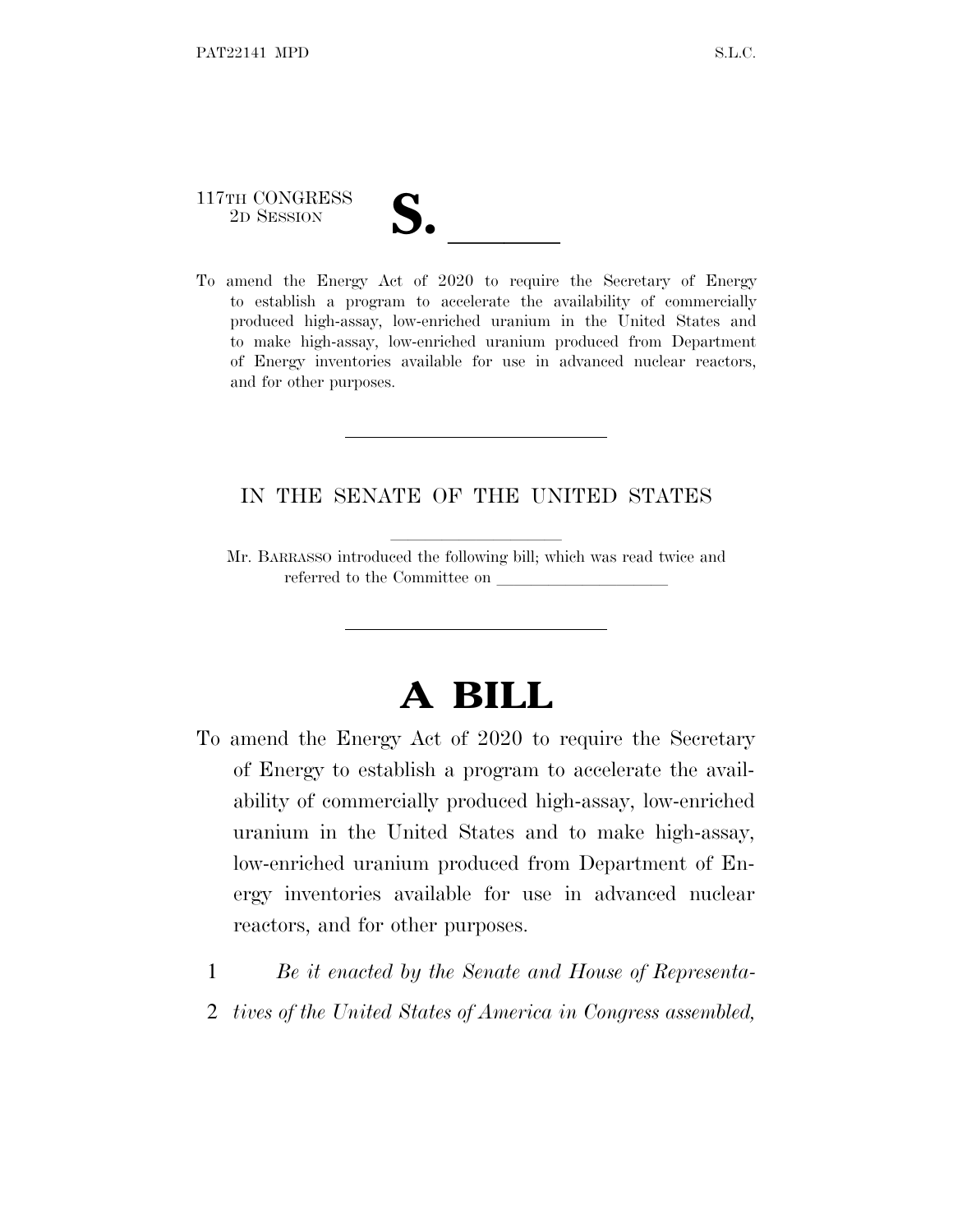#### **SECTION 1. SHORT TITLE.**

 This Act may be cited as the ''Fueling Our Nuclear Future Act of 2022''.

## **SEC. 2. SENSE OF CONGRESS.**

It is the sense of Congress that—

 (1) the Department of Energy (referred to in this section as the ''Department'') should prioritize activities to establish a domestic high-assay, low-en- riched uranium (referred to in this section as ''HALEU'') enrichment capability, consistent with subsection (c) of section 2001 of the Energy Act of 2020 (42 U.S.C. 16281);

 (2) domestic HALEU enrichment will not be commercially available at the scale needed in time to meet the needs of advanced nuclear reactor dem-onstration projects; and

 (3) the Department needs to make available HALEU, produced from inventories owned by the Department, for use by advanced nuclear reactors consistent with subsection (d) of section 2001 of the Energy Act of 2020 (42 U.S.C. 16281), until such time as commercial HALEU enrichment capability exists consistent with that subsection.

## **SEC. 3. HALEU FOR ADVANCED NUCLEAR REACTORS.**

 Section 2001 of the Energy Act of 2020 (42 U.S.C. 16281) is amended—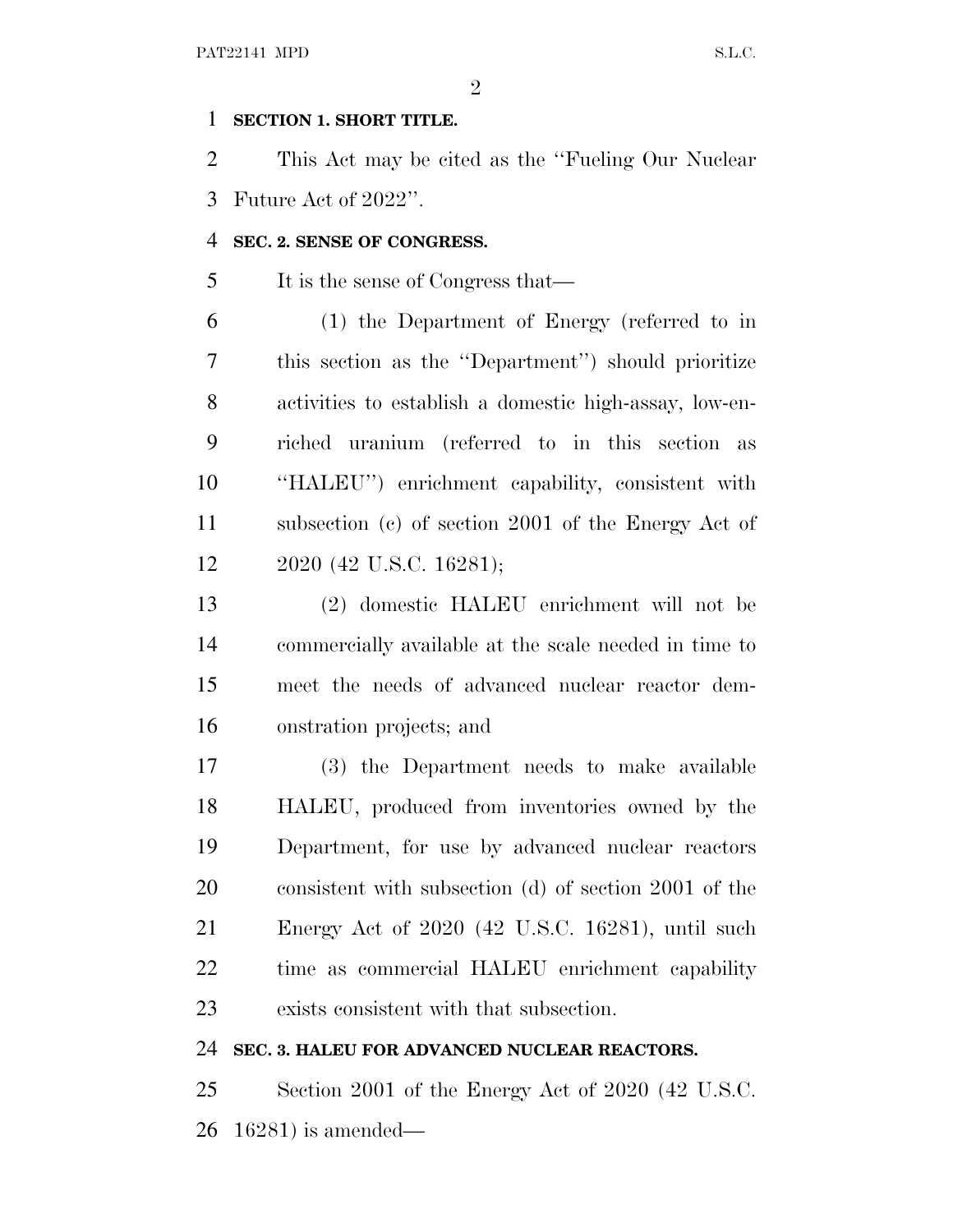| $\mathbf{1}$   | $(1)$ in subsection $(a)$ —                             |
|----------------|---------------------------------------------------------|
| $\overline{2}$ | $(A)$ in paragraph $(2)$ —                              |
| 3              | (i) in subparagraph $(D)$ —                             |
| $\overline{4}$ | (I) in clause $(v)(III)$ , by adding                    |
| 5              | "or" after the semicolon at the end;                    |
| 6              | $(II)$ by striking clause $(vi)$ ; and                  |
| 7              | (III) by redesignating clause (vii)                     |
| 8              | as clause $(vi)$ ;                                      |
| 9              | (ii) in subparagraph $(E)$ , by striking                |
| 10             | "for domestic commercial use" and insert-               |
| 11             | ing "to meet the needs of commercial, gov-              |
| 12             | ernment, academic, and international enti-              |
| 13             | ties"; and                                              |
| 14             | (iii) in subparagraph $(I)$ , by inserting              |
| 15             | "nuclear" after "advanced";                             |
| 16             | $(B)$ in paragraph $(5)$ , in the paragraph             |
| 17             | heading, by striking "HA-LEU" and inserting             |
| 18             | "HALEU"; and                                            |
| 19             | (C) by redesignating paragraphs (6) and                 |
| 20             | $(7)$ as paragraphs $(8)$ and $(6)$ , respectively, and |
| 21             | moving the paragraphs so as to appear in nu-            |
| 22             | merical order;                                          |
| 23             | $(2)$ in subsection $(b)(2)$ —                          |
| 24             | $(A)$ in the paragraph heading, by striking             |
| 25             | "HA-LEU" and inserting "HALEU";                         |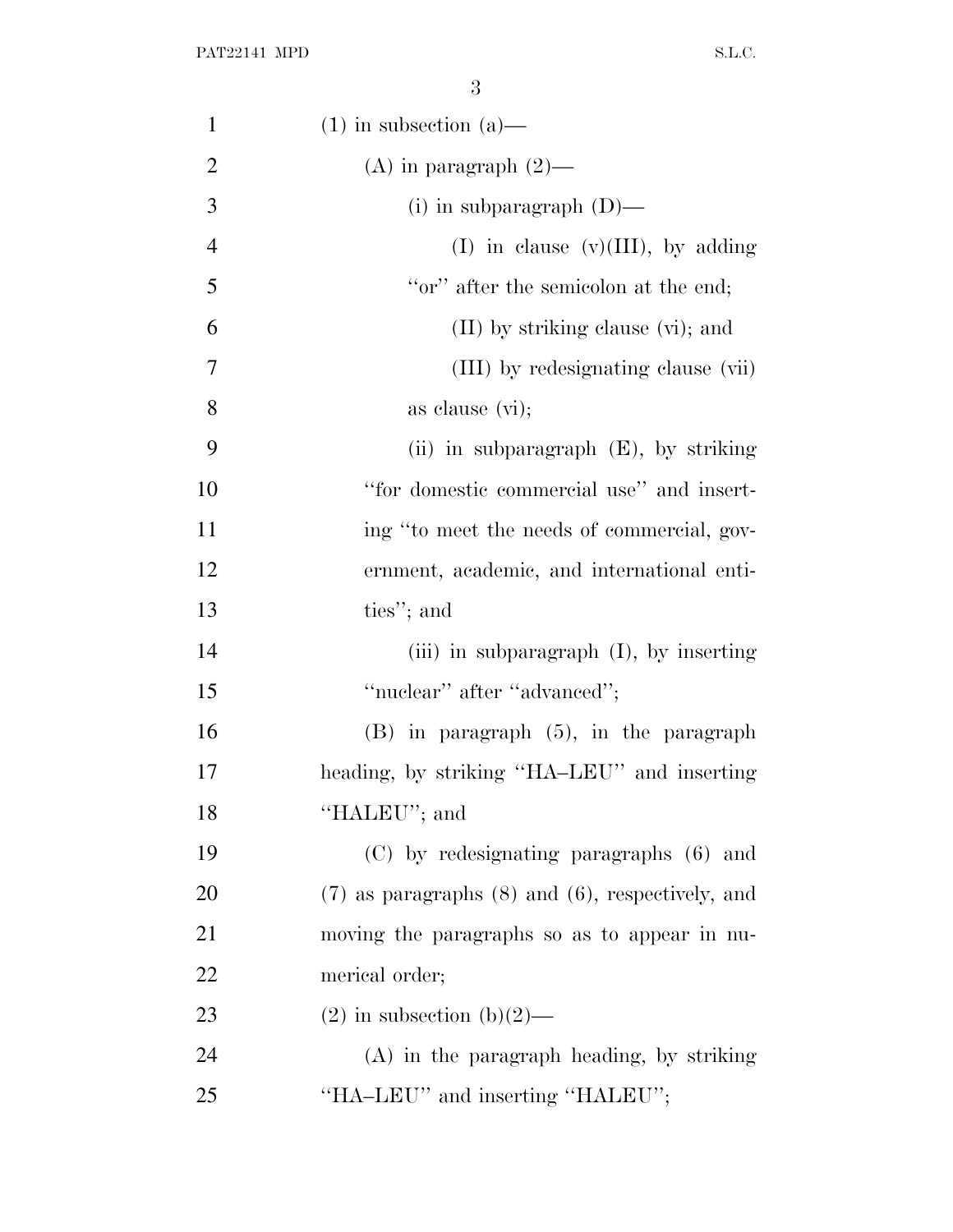| $\mathbf{1}$   | (B) by striking "subsection $(a)(1)$ " each          |
|----------------|------------------------------------------------------|
| $\overline{2}$ | place it appears and inserting "subsection           |
| 3              | $(b)(1)$ ";                                          |
| $\overline{4}$ | $(C)$ in subparagraph $(B)(viii)$ , by striking      |
| 5              | "subsection $(a)(2)(F)$ " and inserting "sub-        |
| 6              | section (b) $(2)(F)$ "; and                          |
| 7              | (D) in subparagraph $(D)(vi)$ , by striking          |
| 8              | "subsection $(a)(2)(A)$ " and inserting "sub-        |
| 9              | section (b) $(2)(A)$ ";                              |
| 10             | $(3)$ in subsection $(e)$ —                          |
| 11             | (A) by redesignating paragraphs<br>(1)               |
| 12             | through $(5)$ as subparagraphs $(A)$ through $(E)$ , |
| 13             | respectively, and indenting appropriately; and       |
| 14             | (B) in the matter preceding subparagraph             |
| 15             | $(A)$ (as so redesignated)—                          |
| 16             | (i) by striking "in this section" and                |
| 17             | inserting "under this subsection"; and               |
| 18             | (ii) by striking "There are" and in-                 |
| 19             | serting the following:                               |
| 20             | "(7) AUTHORIZATION OF APPROPRIATIONS.                |
| 21             | There are";                                          |
| 22             | $(4)$ in subsection $(d)$ —                          |
| 23             | $(A)$ in paragraph $(4)$ —                           |
| 24             | (i) in the paragraph heading, by strik-              |
| 25             | ing "HIGH-ASSAY LOW-ENRICHED" and in-                |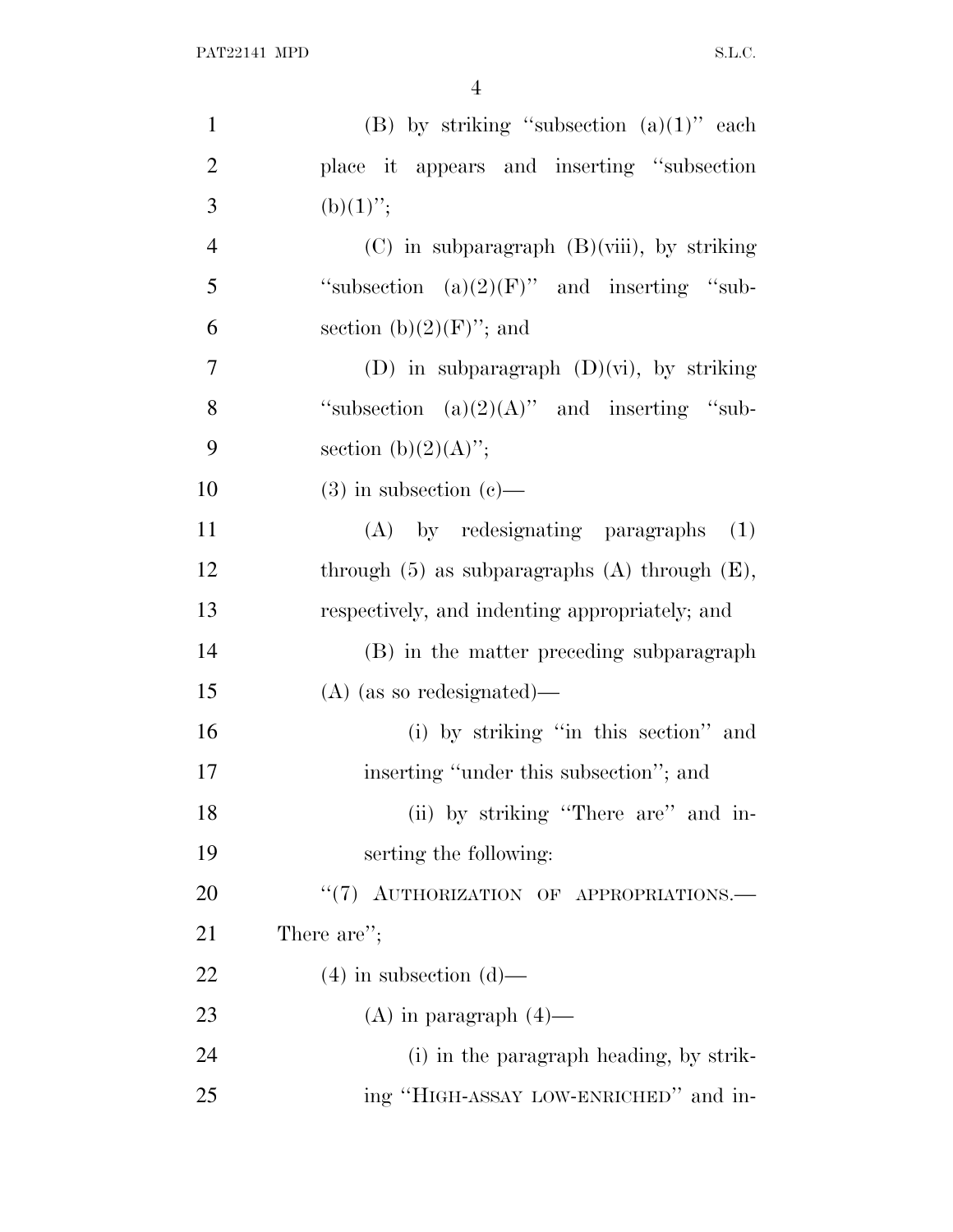| $\mathbf{1}$   | serting "HIGH-ASSAY, LOW-ENRICHED";                         |
|----------------|-------------------------------------------------------------|
| $\overline{2}$ | and                                                         |
| 3              | (ii) by striking "high-assay low-en-                        |
| $\overline{4}$ | riched" and inserting "high-assay, low-en-                  |
| 5              | riched";                                                    |
| 6              | (B) by redesignating paragraphs<br>(1)                      |
| $\overline{7}$ | through $(6)$ as paragraphs $(3)$ , $(4)$ , $(6)$ , $(7)$ , |
| 8              | $(8)$ , and $(9)$ , respectively;                           |
| 9              | $(C)$ by inserting before paragraph $(3)$ (as               |
| 10             | so redesignated) the following:                             |
| 11             | $``(1)$ ADVANCED NUCLEAR REACTOR.—The                       |
| 12             | term 'advanced nuclear reactor' has the meaning             |
| 13             | given the term in section $951(b)$ of the Energy Pol-       |
| 14             | icy Act of 2005 (42 U.S.C. 16271(b)).                       |
| 15             | $``(2)$ ADVANCED NUCLEAR REACTOR<br>END-                    |
| 16             | USER.—The term 'advanced nuclear reactor end-               |
| 17             | user' means an entity seeking or receiving HALEU            |
| 18             | under subsection $(d)(1)$ for use by an advanced nu-        |
| 19             | clear reactor, including—                                   |
| 20             | "(A) the recipient of an award made pur-                    |
| 21             | suant to the funding opportunity announcement               |
| 22             | of the Department numbered DE-FOA-                          |
| 23             | 0002271 for Pathway 1, Advanced Reactor                     |
| 24             | Demonstrations; and                                         |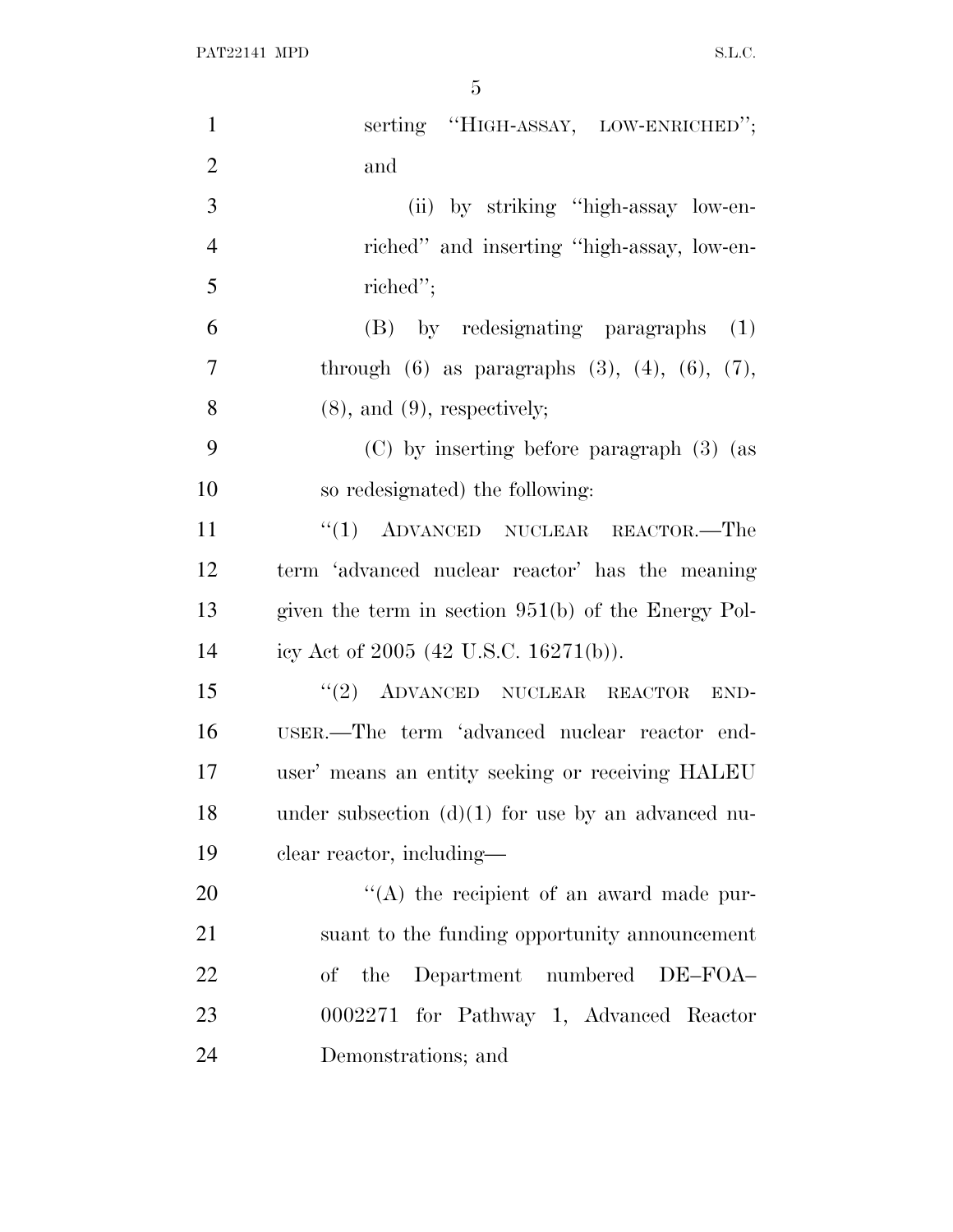| $\mathbf{1}$   | "(B) a member of the consortium estab-                             |
|----------------|--------------------------------------------------------------------|
| $\overline{2}$ | lished under subsection $(b)(2)(F)$ .";                            |
| 3              | (D) by inserting after paragraph $(4)$ (as so                      |
| $\overline{4}$ | redesignated) the following:                                       |
| 5              | $\cdot\cdot$ (5) DEPARTMENT.—The term Department'                  |
| 6              | means the Department of Energy."; and                              |
| 7              | $(E)$ by striking paragraph $(6)$ (as so redes-                    |
| 8              | ignated) and inserting the following:                              |
| 9              | "(6) HALEU.—The term 'HALEU' means                                 |
| 10             | high-assay, low-enriched uranium.";                                |
| 11             | (5) by striking "HA-LEU" each place it ap-                         |
| 12             | pears and inserting "HALEU";                                       |
| 13             | $(6)$ by moving paragraph $(7)$ of subsection $(c)$                |
| 14             | (as designated by paragraph $(3)(B)(ii)$ ) so as to ap-            |
| 15             | pear after paragraph $(6)$ of subsection $(a)$ (as redes-          |
| 16             | ignated by paragraph $(1)(C)$ ;                                    |
| 17             | $(7)$ by striking subsection $(e)$ ;                               |
| 18             | (8) by redesignating subsections (a), (b), and                     |
| 19             | $(d)$ as subsections $(b)$ , $(g)$ , and $(a)$ , respectively, and |
| 20             | moving the subsections so as to appear in alphabet-                |
| 21             | ical order;                                                        |
| 22             | $(9)$ by inserting after subsection (b) (as so re-                 |
| 23             | designated) the following:                                         |
| 24             | $``$ (с) COMMERCIAL HALEU AVAILABILITY.—                           |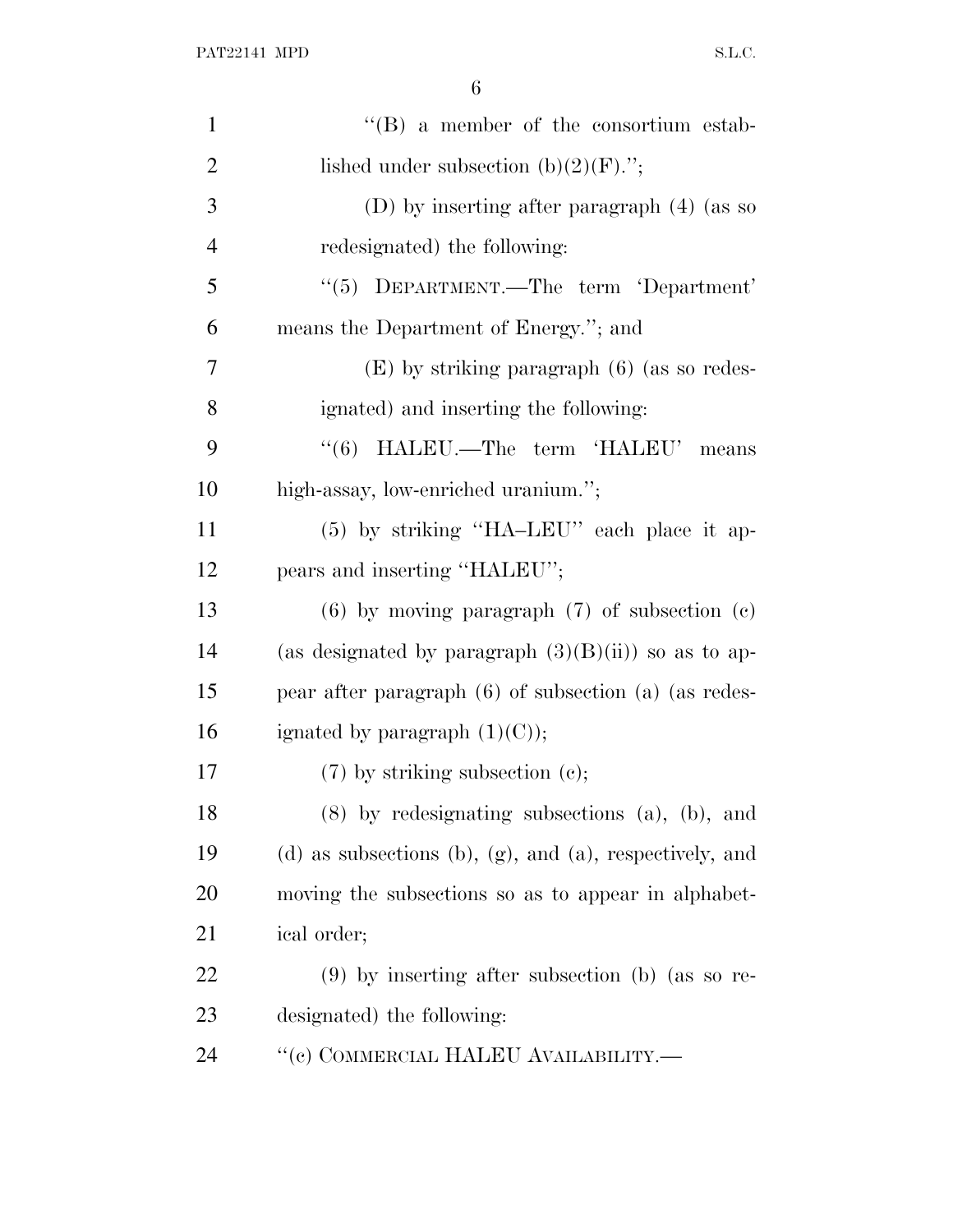| $\mathbf{1}$   | "(1) ESTABLISHMENT.—Not later than 30 days           |
|----------------|------------------------------------------------------|
| $\overline{2}$ | after the date of enactment of the Fueling Our Nu-   |
| 3              | clear Future Act of 2022, the Secretary, acting      |
| $\overline{4}$ | through the Assistant Secretary for Nuclear Energy,  |
| 5              | shall establish a program (referred to in this sub-  |
| 6              | section as the 'program') to accelerate the avail-   |
| 7              | ability of commercially produced HALEU in the        |
| 8              | United States in accordance with this subsection.    |
| 9              | "(2) PURPOSES.—The purposes of the program           |
| 10             | $are-$                                               |
| 11             | $\lq\lq$ to provide for the availability of          |
| 12             | HALEU produced, chemically converted, en-            |
| 13             | riched, chemically deconverted, and suitable for     |
| 14             | fabrication into final fuel form in the United       |
| 15             | States;                                              |
| 16             | $\lq\lq (B)$ to address nuclear fuel supply chain    |
| 17             | gaps and deficiencies in the United States; and      |
| 18             | "(C) to support strategic nuclear fuel sup-          |
| 19             | ply chain capabilities in the United States.         |
| 20             | "(3) CONSIDERATIONS.—In carrying out the             |
| 21             | program, the Secretary shall consider and, as appro- |
| 22             | priate, execute—                                     |
| 23             | $\lq\lq$ options to establish, through a com-        |
| 24             | domestic<br>petitive<br>process, a<br>commercial     |
| 25             | HALEU production capability of not less than         |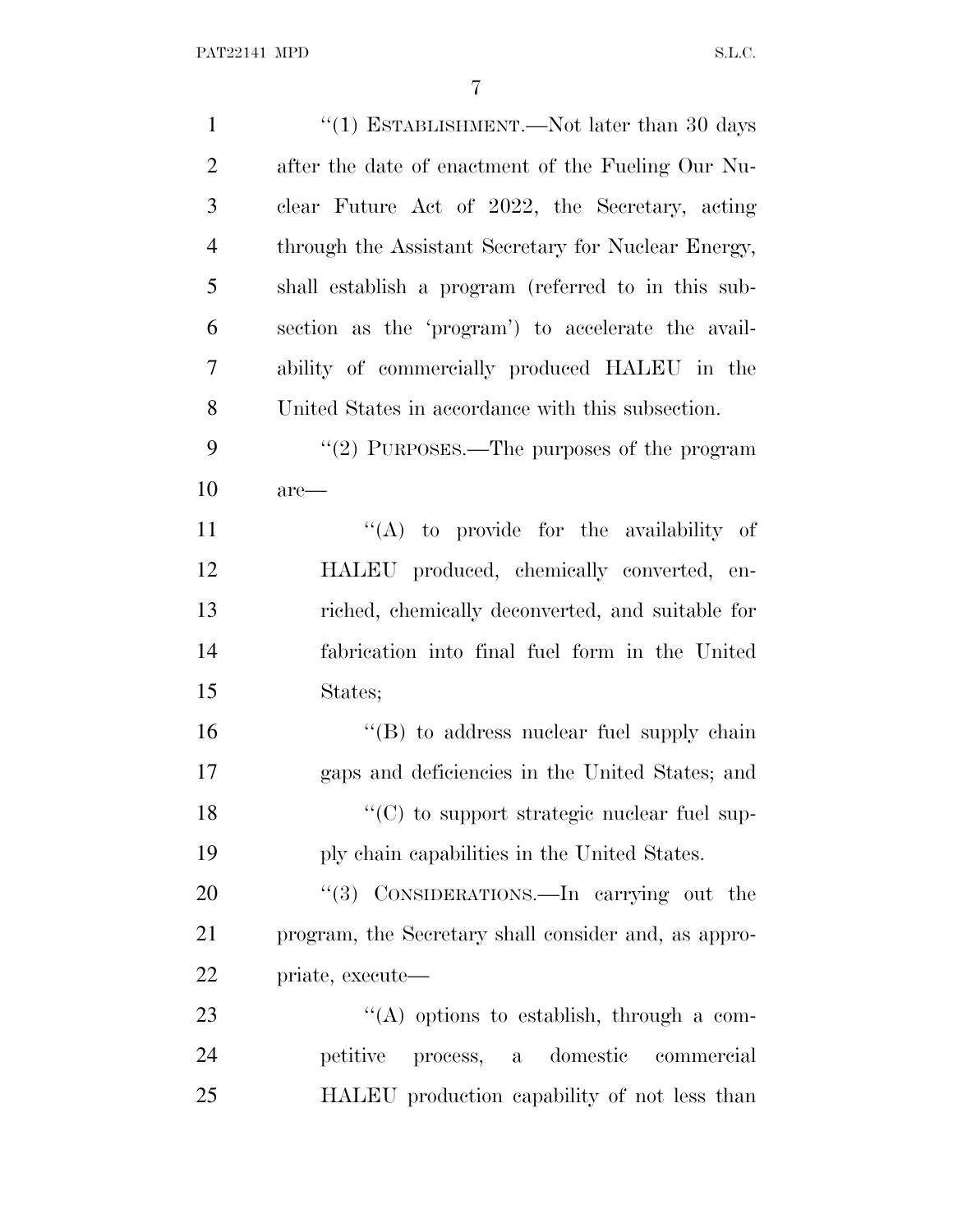| $\mathbf{1}$   | 20 metric tons of HALEU per year, with initial |
|----------------|------------------------------------------------|
| $\overline{2}$ | availability by—                               |
| 3              | "(i) December 31, 2027; or                     |
| $\overline{4}$ | "(ii) the earliest operationally feasible      |
| 5              | date thereafter;                               |
| 6              | "(B) options that provide for an array of      |
| 7              | HALEU-                                         |
| 8              | $"(i)$ enrichment levels;                      |
| 9              | "(ii) output levels to meet demand;            |
| 10             | and                                            |
| 11             | "(iii) fuel forms; and                         |
| 12             | "(C) options to establish, through a com-      |
| 13             | petitive process, a HALEU Bank—                |
| 14             | "(i) to replenish, as necessary, De-           |
| 15             | partment stockpiles of uranium used in         |
| 16             | carrying out activities under subsection       |
| 17             | (d);                                           |
| 18             | "(ii) to continue supplying HALEU to           |
| 19             | meet the needs of the recipients of an         |
| 20             | award made pursuant to the funding op-         |
| 21             | portunity announcement of the Depart-          |
| 22             | numbered DE-FOA-0002271<br>for<br>ment         |
| 23             | Pathway 1, Advanced Reactor Demonstra-         |
| 24             | tions; and                                     |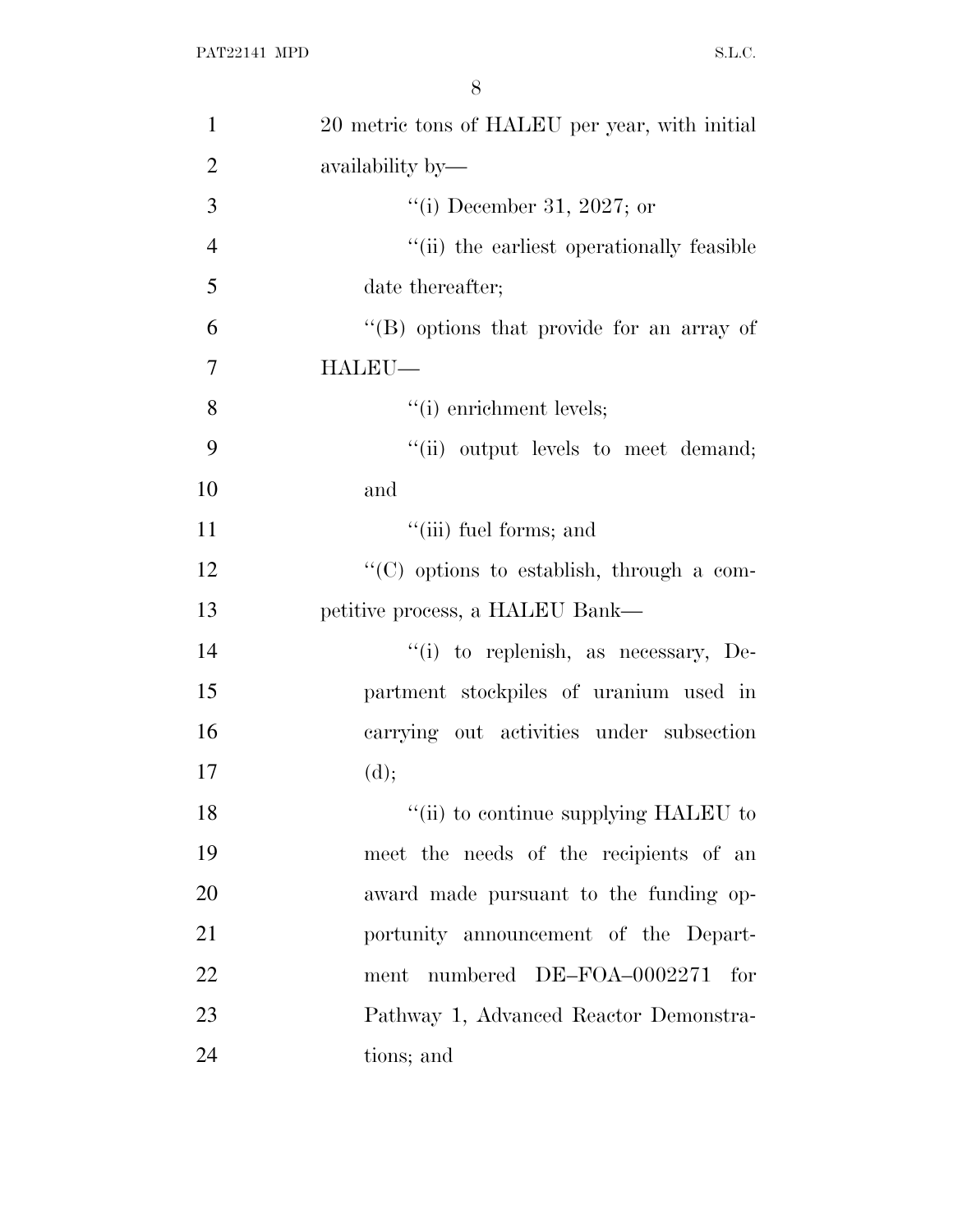PAT22141 MPD S.L.C.

| $\mathbf{1}$   | "(iii) to make HALEU available to                    |
|----------------|------------------------------------------------------|
| $\overline{2}$ | members of the consortium established                |
| 3              | under subsection $(b)(2)(F)$ , after address-        |
| $\overline{4}$ | ing the needs described in clauses (i) and           |
| 5              | (ii).                                                |
| 6              | "(4) AUTHORIZATION OF APPROPRIATIONS.—In             |
| 7              | addition to amounts otherwise made available (other  |
| 8              | than amounts made available under section $4(b)$ of  |
| 9              | the Fueling Our Nuclear Future Act of 2022), there   |
| 10             | is authorized to be appropriated to the Secretary to |
| 11             | carry out this subsection $$150,000,000$ for each of |
| 12             | fiscal years 2023 through 2032.                      |
| 13             | "(d) HALEU FOR ADVANCED NUCLEAR REACTOR              |
| 14             | DEMONSTRATION PROJECTS.-                             |
| 15             | "(1) ACTIVITIES.—On enactment of the Fuel-           |
| 16             | ing Our Nuclear Future Act of 2022, the Secretary    |
| 17             | shall immediately accelerate and, as necessary, ini- |
| 18             | tiate activities to make available HALEU, produced   |
| 19             | from inventories owned by the Department, for use    |
| 20             | by advanced nuclear reactors, with priority given to |
| 21             | the awards made pursuant to the funding oppor-       |
|                |                                                      |
| 22             | tunity announcement of the Department numbered       |
| 23             | DE-FOA-0002271 for Pathway 1, Advanced Reac-         |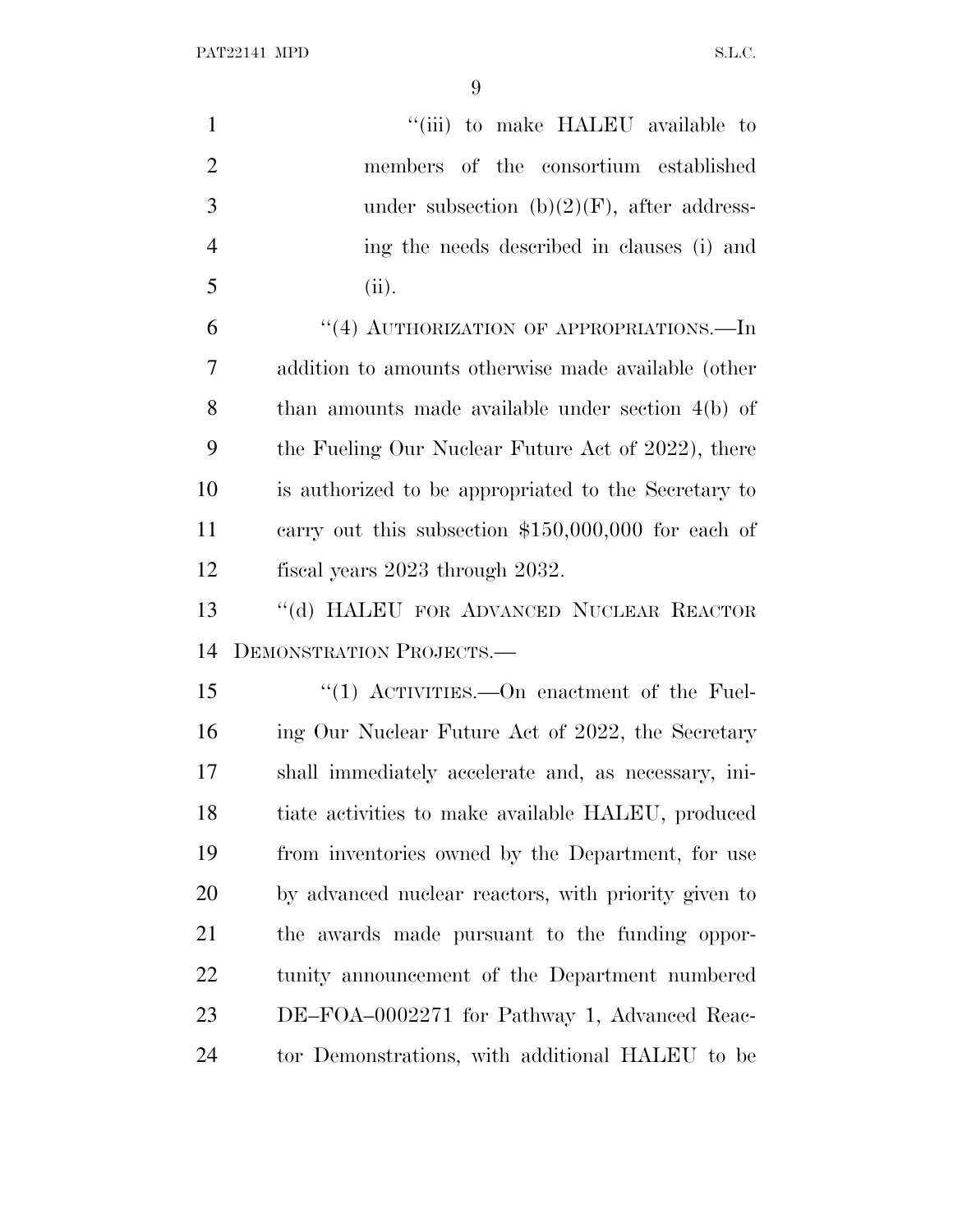| $\mathbf{1}$   | made available to members of the consortium estab-   |
|----------------|------------------------------------------------------|
| $\overline{2}$ | lished under subsection $(b)(2)(F)$ , as available.  |
| 3              | OWNERSHIP.—HALEU made available<br>(2)               |
| $\overline{4}$ | under this subsection—                               |
| 5              | $\lq\lq$ shall remain the property of, and title     |
| 6              | shall remain with, the Department; and               |
| 7              | $\lq\lq (B)$ shall not be subject to the require-    |
| 8              | ments of section $3112(d)(2)$ and $3113$ of the      |
| 9              | USEC Privatization Act (42 U.S.C. 2297h-             |
| 10             | $10(d)(2), 2297h-11$ .                               |
| 11             | "(3) QUANTITY.—In carrying out activities            |
| 12             | under this subsection, the Secretary shall make      |
| 13             | available—                                           |
| 14             | "(A) by September 30, 2024, not less than            |
| 15             | 3 metric tons of HALEU;                              |
| 16             | "(B) by December 31, 2025, not less than             |
| 17             | an additional 8 metric tons of HALEU; and            |
| 18             | "(C) by June 30, 2026, not less than an              |
| 19             | additional 10 metric tons of HALEU.                  |
| 20             | "(4) FACTORS FOR CONSIDERATION.—In car-              |
| 21             | rying out activities under this subsection, the Sec- |
| 22             | retary shall take into consideration—                |
| 23             | "(A) options for providing HALEU from a              |
| 24             | stockpile of uranium owned by the Department         |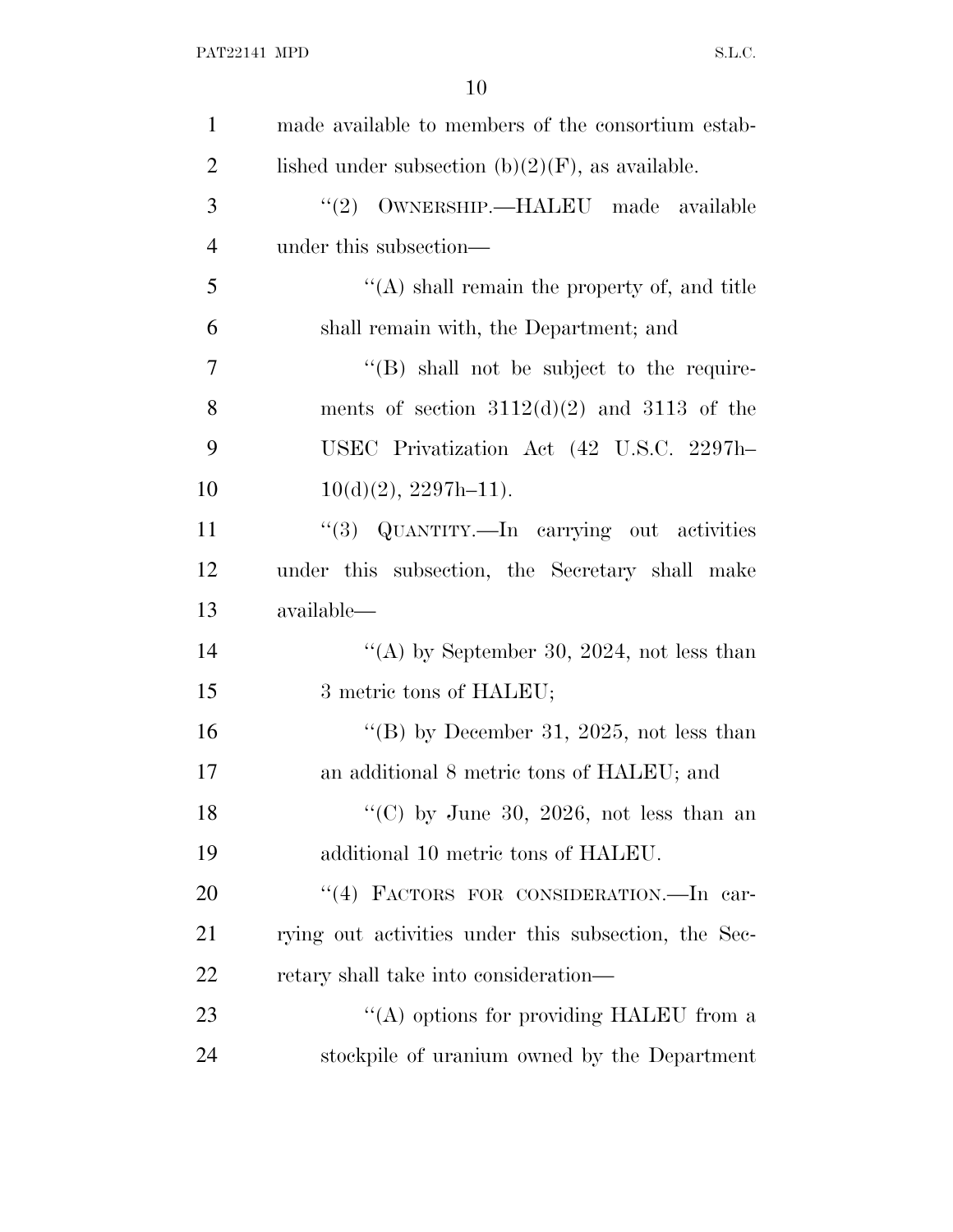| $\mathbf{1}$   | (including the National Nuclear Security Ad- |
|----------------|----------------------------------------------|
| $\overline{2}$ | ministration), including—                    |
| 3              | $``(i)$ fuel that—                           |
| $\overline{4}$ | $\lq\lq$ directly meets the needs of         |
| 5              | advanced nuclear reactor end-users;          |
| 6              | but                                          |
| 7              | "(II) has been previously used or            |
| 8              | fabricated for another purpose;              |
| 9              | "(ii) fuel that can meet the needs of        |
| 10             | advanced nuclear reactor end-users after     |
| 11             | removing radioactive or other contami-       |
| 12             | nants that resulted from a previous use or   |
| 13             | fabrication of the fuel for research, devel- |
| 14             | opment, demonstration, or deployment ac-     |
| 15             | tivities of the Department (including ac-    |
| 16             | tivities of the National Nuclear Security    |
| 17             | Administration);                             |
| 18             | "(iii) fuel from a high-enriched ura-        |
| 19             | nium stockpile, which can be blended with    |
| 20             | lower assay uranium to become HALEU to       |
| 21             | meet the needs of advanced nuclear reactor   |
| 22             | end-users; and                               |
| 23             | "(iv) fuel from uranium stockpiles in-       |
| 24             | tended for other purposes, but for which     |
| 25             | uranium could be swapped or replaced in      |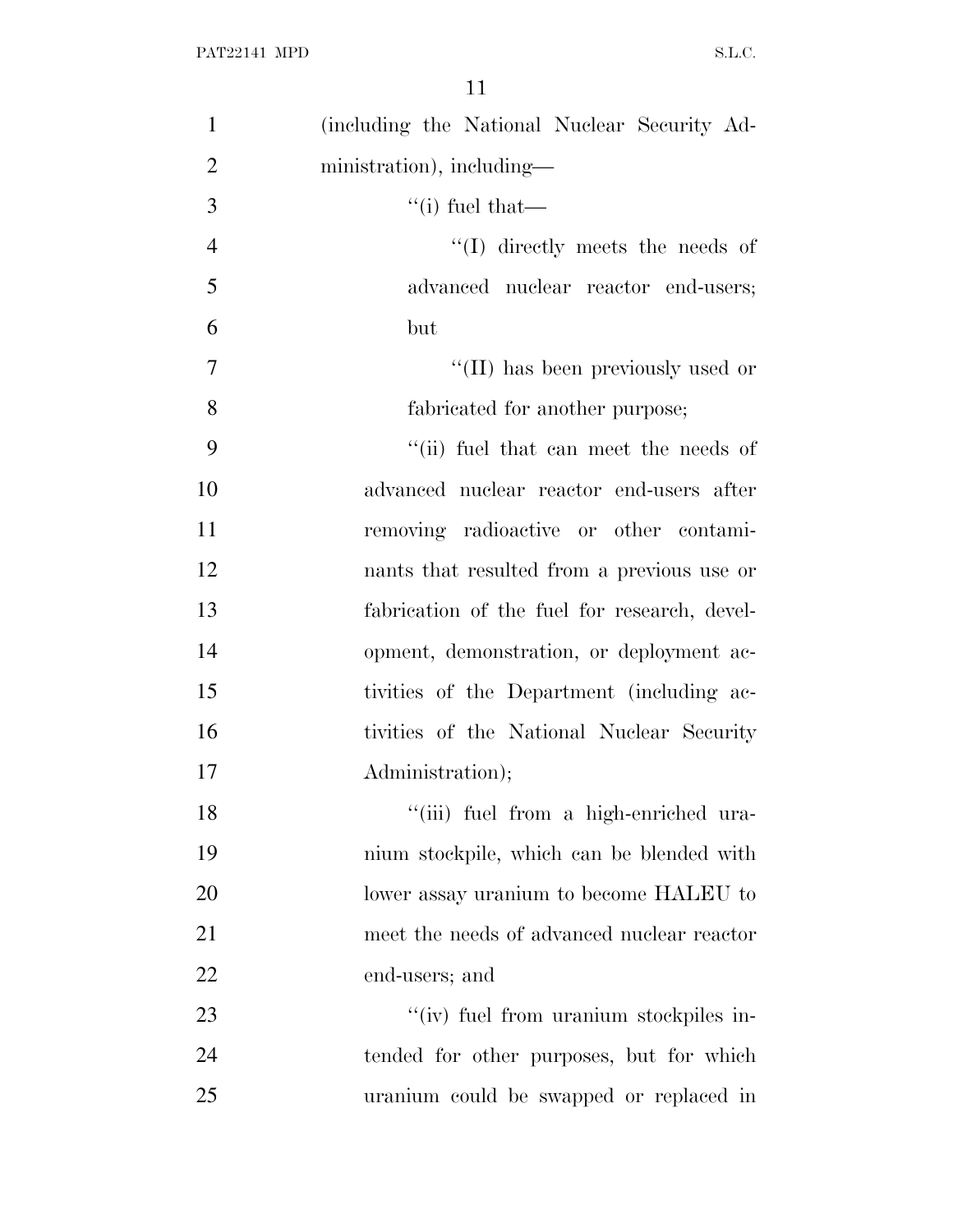| $\mathbf{1}$   | time in such a manner that would not neg-           |
|----------------|-----------------------------------------------------|
| $\overline{2}$ | atively impact the missions of the Depart-          |
| 3              | ment;                                               |
| $\overline{4}$ | "(B) options for providing HALEU from               |
| 5              | domestically enriched HALEU procured by the         |
| 6              | Department through a competitive process pur-       |
| 7              | suant to the HALEU Bank established under           |
| 8              | subsection $(e)(3)(C)$ ; and                        |
| 9              | $\lq\lq$ options to replenish, as needed, De-       |
| 10             | partment stockpiles of uranium made available       |
| 11             | pursuant to subparagraph (A) with domestically      |
| 12             | enriched HALEU procured by the Department           |
| 13             | through a competitive process pursuant to the       |
| 14             | HALEU Bank established under subsection             |
| 15             | (c)(3)(C).                                          |
| 16             | "(5) LIMITATION.—The Secretary shall not            |
| 17             | barter or otherwise sell or transfer uranium in any |
| 18             | form in exchange for services relating to-          |
| 19             | "(A) the final disposition of radioactive           |
| 20             | waste from uranium that is the subject of a         |
| 21             | contract for sale, resale, transfer, or lease under |
| 22             | this subsection; or                                 |
| 23             | $\lq\lq$ environmental cleanup activities.          |
| 24             | "(6) AUTHORIZATION OF APPROPRIATIONS.—In            |
| 25             | addition to amounts otherwise made available (other |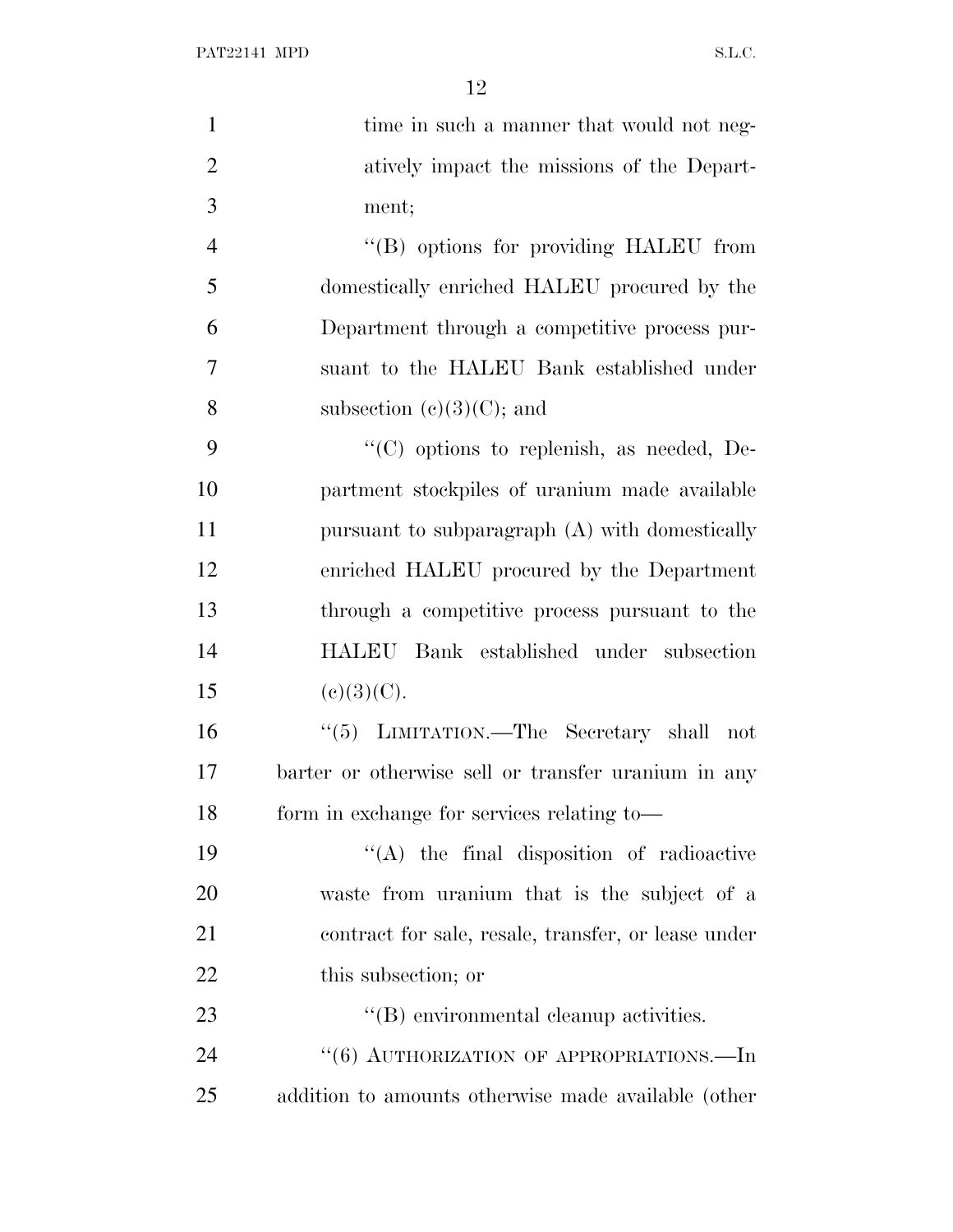than amounts made available under section 4(b) of 2 the Fueling Our Nuclear Future Act of 2022), there is authorized to be appropriated to the Secretary to carry out this subsection \$200,000,000 for each of fiscal years 2023 through 2027.

 ''(7) SUNSET.—The authority of the Secretary to carry out activities under this subsection shall ter- minate on the date on which the HALEU needs of advanced nuclear reactor end-users can be fully met by commercial HALEU suppliers in the United States, as mutually agreed to by the Secretary and advanced nuclear reactor end-users.

13 "(e) COST RECOVERY.—

 $\frac{1}{2}$  In GENERAL.—In carrying out activities under subsections (c) and (d), the Secretary shall ensure that any HALEU acquired, provided, or made available under those subsections for advanced nuclear reactor end-users is subject to cost recovery 19 in accordance with subsection  $(b)(2)(G)$ .

20 "(2) AVAILABILITY OF CERTAIN FUNDS.—Not- withstanding section 3302 of title 31, United States Code, revenues received from the sale or transfer of fuel feed material and other activities related to making HALEU available pursuant to this section—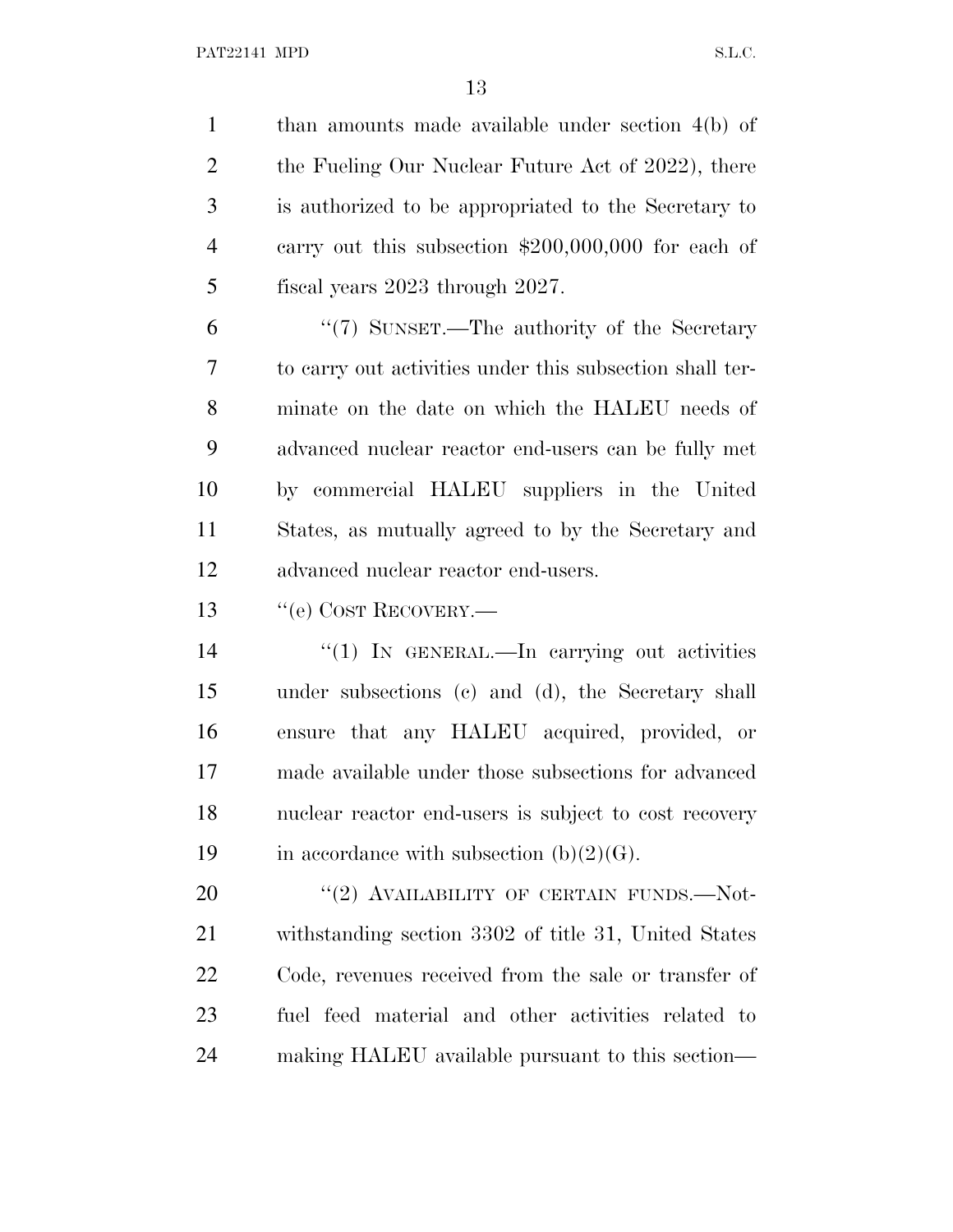| $\mathbf{1}$   | "(A) shall be available to the Department                     |
|----------------|---------------------------------------------------------------|
| $\overline{2}$ | for carrying out the purposes of this section, to             |
| 3              | reduce the need for further appropriations for                |
| 4              | those purposes; and                                           |
| 5              | $\lq\lq$ shall remain available until expended.               |
| 6              | "(f) EXCLUSION.—In carrying out activities under              |
| 7              | this section, the Secretary shall not make available, or pro- |
| 8              | vide funding for, uranium that is recovered, downblended,     |
| 9              | produced, chemically converted, enriched, chemically          |
| 10             | deconverted, or fabricated by an entity that—                 |
| 11             | $\cdot\cdot\cdot(1)$ is owned or controlled by the Government |
| 12             | of the Russian Federation or the Government of the            |
| 13             | People's Republic of China; or                                |
| 14             | $\lq(2)$ is organized under the laws of, or other-            |
| 15             | wise subject to the jurisdiction of, the Russian Fed-         |
| 16             | eration or the People's Republic of China."; and              |
| 17             | $(10)$ by adding at the end the following:                    |
| 18             | "(h) BRIEFING.—Not later than 90 days after the               |
| 19             | date of enactment of the Fueling Our Nuclear Future Act       |
| 20             | of 2022, the Secretary shall provide a briefing to the Com-   |
| 21             | mittee on Energy and Natural Resources of the Senate          |
| 22             | and the Committee on Energy and Commerce of the               |
| 23             | House of Representatives that—                                |
| 24             | $\lq(1)$ summarizes the reports required by sub-              |
|                |                                                               |

section (g);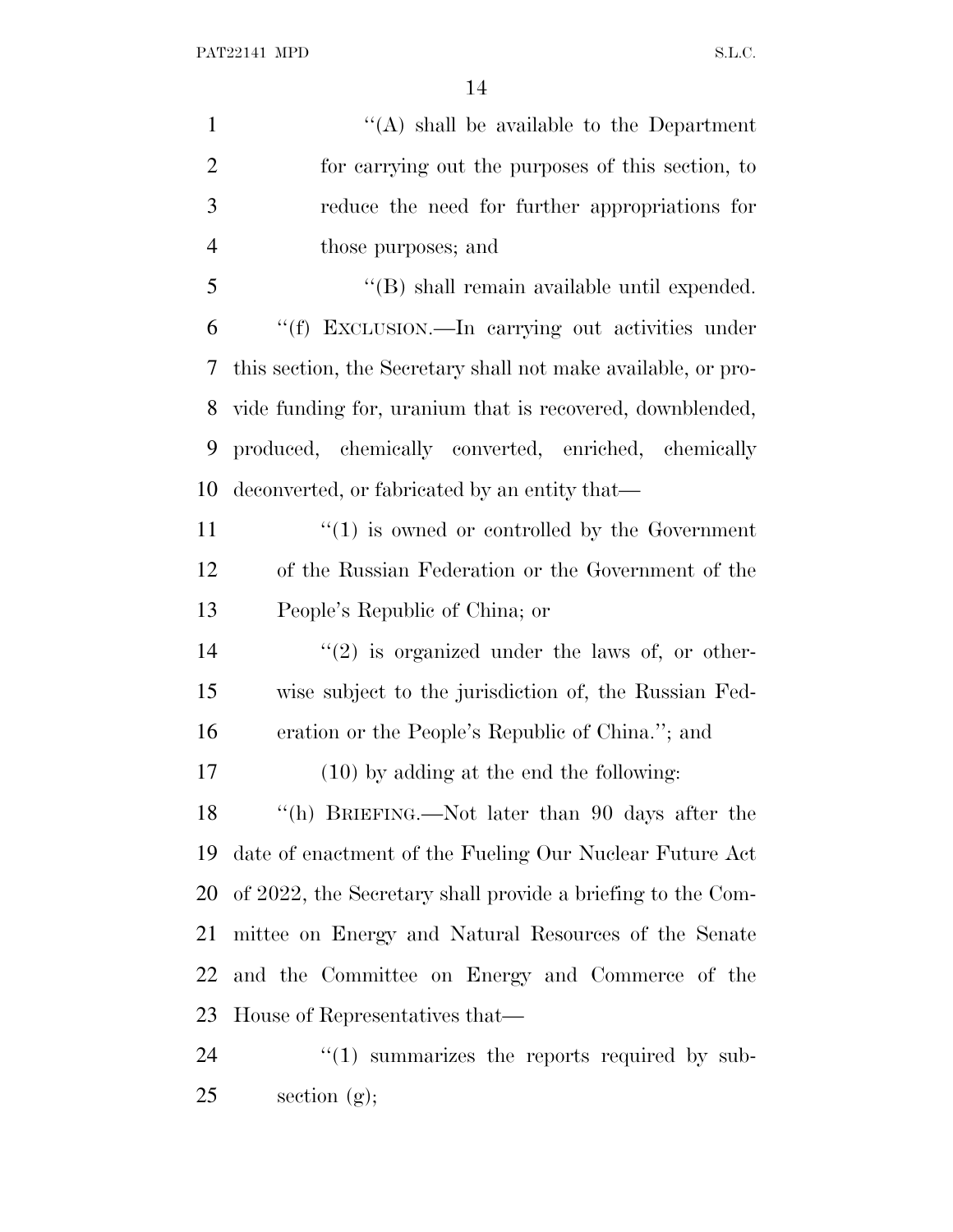| $\mathbf{1}$   | $\lq(2)$ summarizes the planning of the Depart-         |
|----------------|---------------------------------------------------------|
| $\overline{2}$ | ment for the storage and disposal of waste products     |
| 3              | resulting from the production and use of HALEU;         |
| $\overline{4}$ | and                                                     |
| 5              | $\cdot\cdot$ (3) summarizes the ability of uranium sup- |
| 6              | pliers to provide uranium for advanced nuclear reac-    |
| 7              | tor fuel, including—                                    |
| 8              | "(A) uranium that has been produced                     |
| 9              | prior to the date of enactment of the Fueling           |
| 10             | Our Nuclear Future Act of 2022;                         |
| 11             | "(B) the sufficiency of existing uranium                |
| 12             | production to meet the needs described in this          |
| 13             | section;                                                |
| 14             | $\lq\lq$ (C) an assessment of the countries from        |
| 15             | which the Unites States currently imports ura-          |
| 16             | nium, including the form and annual quantity;           |
| 17             | $\lq\lq$ the impact of increased reliance on            |
| 18             | domestic uranium production, conversion, and            |
| 19             | enrichment to sustain the continued operation           |
| 20             | of existing nuclear reactors; and                       |
| 21             | $\lq\lq(E)$ the need for increased domestic ura-        |
| 22             | nium production to meet the needs described             |
| 23             | this section.".                                         |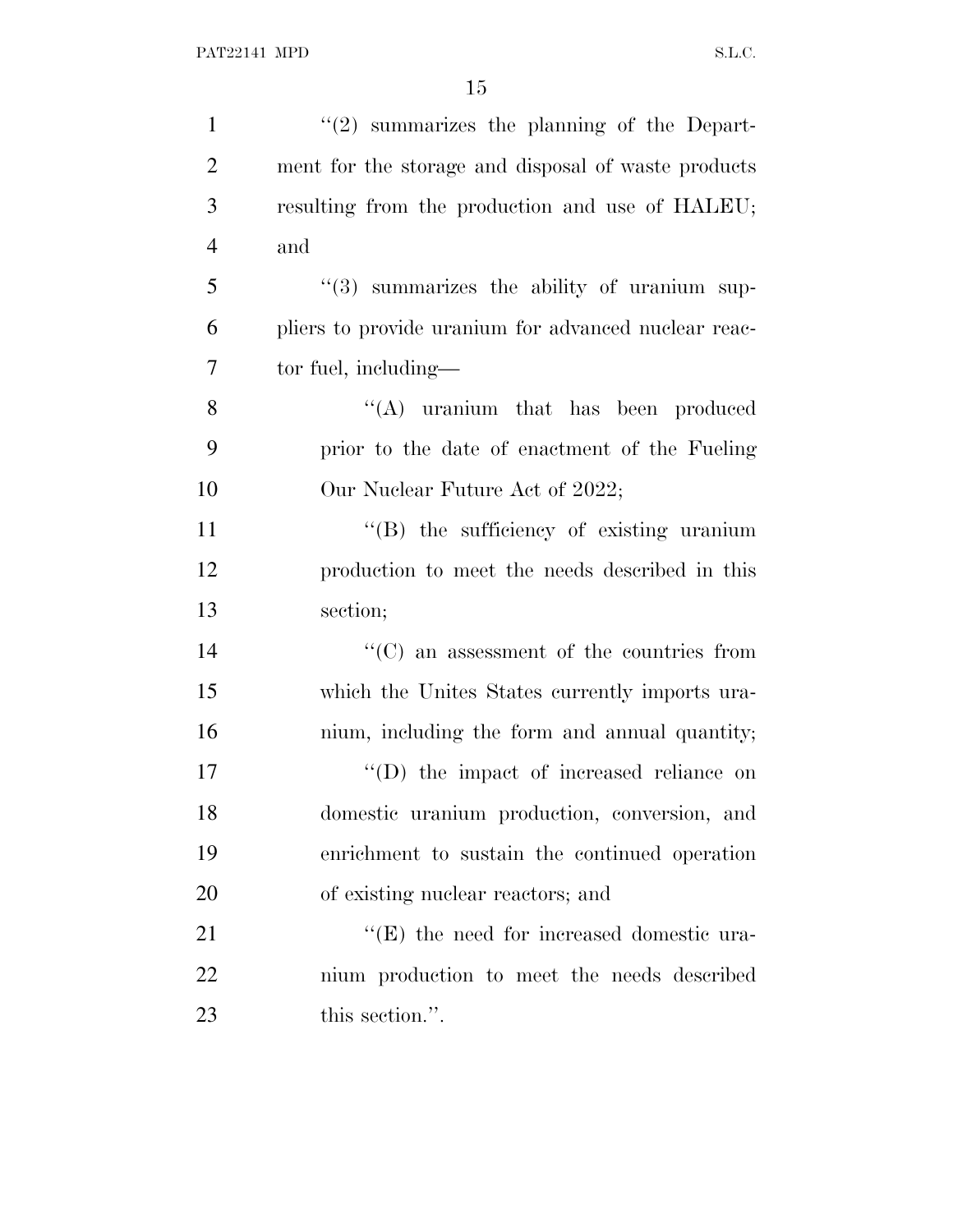| 1              | SEC. 4. TRANSFER OF FUNDS FROM THE UNITED STATES      |
|----------------|-------------------------------------------------------|
| $\overline{2}$ | ENRICHMENT CORPORATION FUND.                          |
| 3              | (a) DEFINITIONS.—In this section:                     |
| $\overline{4}$ | FUND.—The term "Fund"<br>(1)<br>the<br>means          |
| 5              | United States Enrichment Corporation Fund estab-      |
| 6              | lished by section 1308 of the Atomic Energy Act of    |
| 7              | 1954 (68 Stat. 921, chapter 1073; 106 Stat. 2929)     |
| 8              | (repealed by section $3116(a)(1)$ of the Omnibus Con- |
| 9              | solidated Rescissions and Appropriations Act of       |
| 10             | 1996 (Public Law 104–134; 110 Stat. 1321–349)).       |
| 11             | (2) SECRETARY.—The term "Secretary" means             |
| 12             | the Secretary of Energy.                              |
| 13             | (b) AUTHORIZATION OF TRANSFER OF AMOUNTS.—            |
| 14             | (1) IN GENERAL.—All amounts in the Fund as            |
| 15             | of the date of enactment of this Act are authorized   |
| 16             | to be transferred and merged with the amounts au-     |
| 17             | thorized to be appropriated to the Secretary to carry |
| 18             | out subsections (c) and (d) of section 2001 of the    |
| 19             | Energy Act of 2020 (42 U.S.C. 16281).                 |
| 20             | (2) ALLOCATION.—Of the amounts authorized             |
| 21             | to be transferred under paragraph $(1)$ —             |
| 22             | $(A)$ 50 percent is authorized to be appro-           |
| 23             | priated to carry out subsection (c) of that sec-      |
| 24             | tion; and                                             |